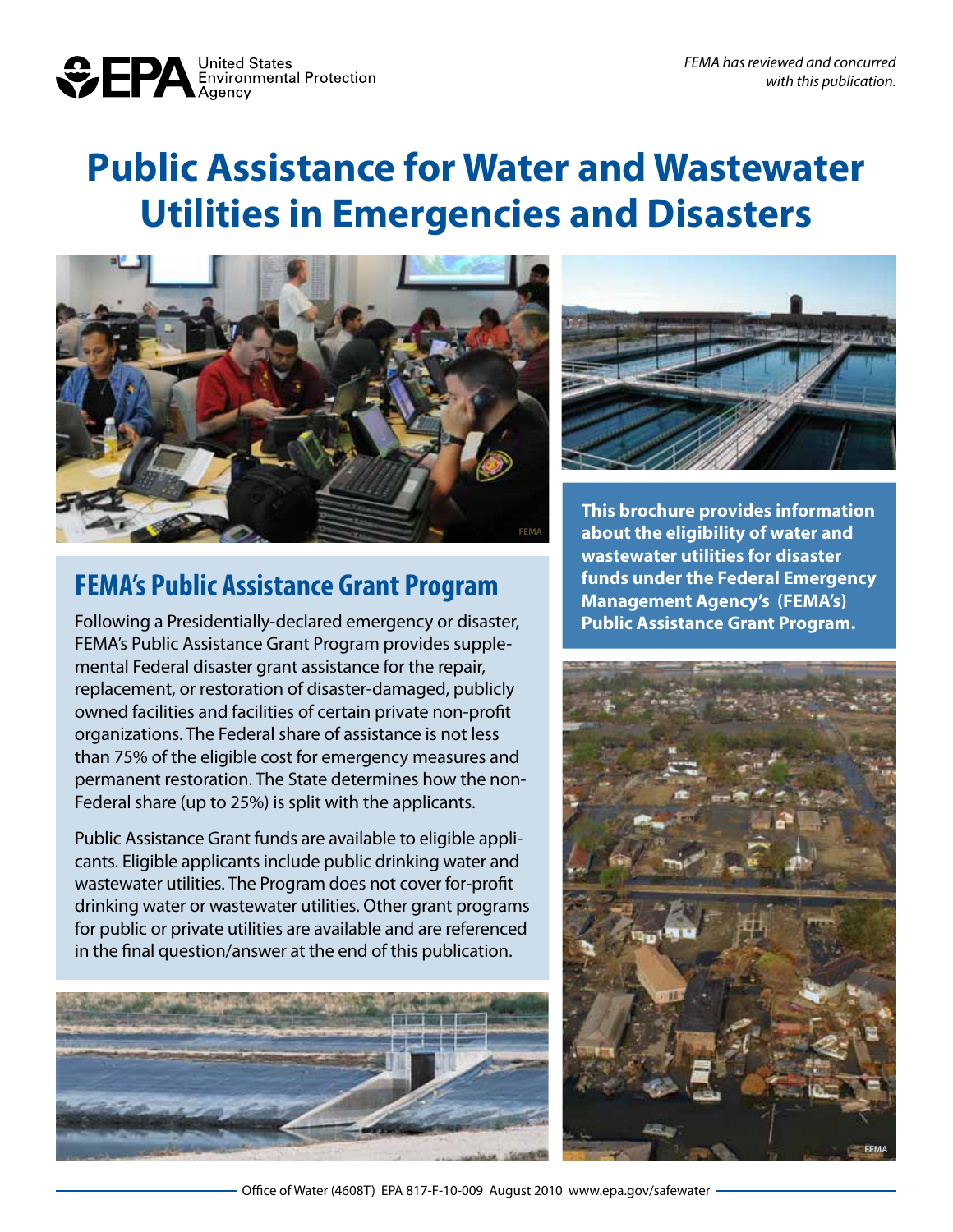## **Eligible Work**

To be eligible for FEMA funding, the *work* must:

- Be required as the direct result of a Presidentiallydeclared disaster;
- Be performed at a facility that had been in active use at the time of the disaster;
- Occur within the designated disaster area; and
- Be the legal responsibility of the applicant at the time of the disaster.

Work that is eligible for supplemental Federal disaster grant assistance is classified as either emergency work or permanent work.

- • **Emergency Work** Includes debris removal and emergency protective measures performed to eliminate or reduce immediate threats to the public health and safety including restoration of drinking water, sanitation, and fire protection services.
- **Permanent Work** Includes work to restore an eligible damaged facility to its pre-disaster design. Work may range from minor repairs to total replacement. In publication FEMA 322 Public Assistance Guide, permanent work under Category F includes repair of water treatment and delivery systems and sewage collection and treatment facilities.

Facilities will be restored on the basis of design, capacity, and function of such facilities as they existed immediately prior to the disaster and in conformity with applicable standards and codes at the time of the disaster.

Hazard mitigation measures that are cost-effective may be required by FEMA. Any such measures placed on applicants by FEMA will be eligible for reimbursement. Applicants may suggest hazard mitigation measures.



## **Eligible Reimbursements**

To be eligible for reimbursement, costs must:

- Be reasonable and necessary to accomplish eligible work;
- Comply with federal, state, and local laws and regulations;
- Include deductions of insurance proceeds, salvage value, and purchase discounts; and
- Not be eligible for reimbursement under other State and Federal Programs.

Reimbursement of salaries and wages (including regular time, overtime, fringe benefits, and compensatory time) of employees will be paid on eligible disaster permanent work. For emergency work, only overtime of regular permanent employees is eligible. Regular and overtime of temporary hires are eligible for reimbursement.

Reimbursement for equipment used on eligible disaster-related work is based on the FEMA rate schedule or the applicant's established rates, whichever is lower, unless the applicant's rates are considerably lower and the applicant certifies that rates do not reflect actual costs.

Reimbursement for costs of materials and supplies used in eligible disaster-related work are eligible.

If a repair costs less than 50% of the cost to replace that item, then the applicant is required to repair the item rather than replace it. However, the 50/50 rule has some limited application to water and wastewater utilities. in certain instances. For example, if a pipe in a distribution system is damaged, a pipe repair may lead to a weak joint in the system and subsequent problems. Therefore, replacing the pipe will likely be better than patching it. For this reason, replacement may be eligible if the utility can demonstrate a greater benefit for replacement versus repair. For more clarification on this issue, the utility should work with the FEMA Public Assistance Coordinator.

The cost of establishing temporary emergency services in the event of a utility shut-down may be eligible (e.g., providing a temporary sewage facility).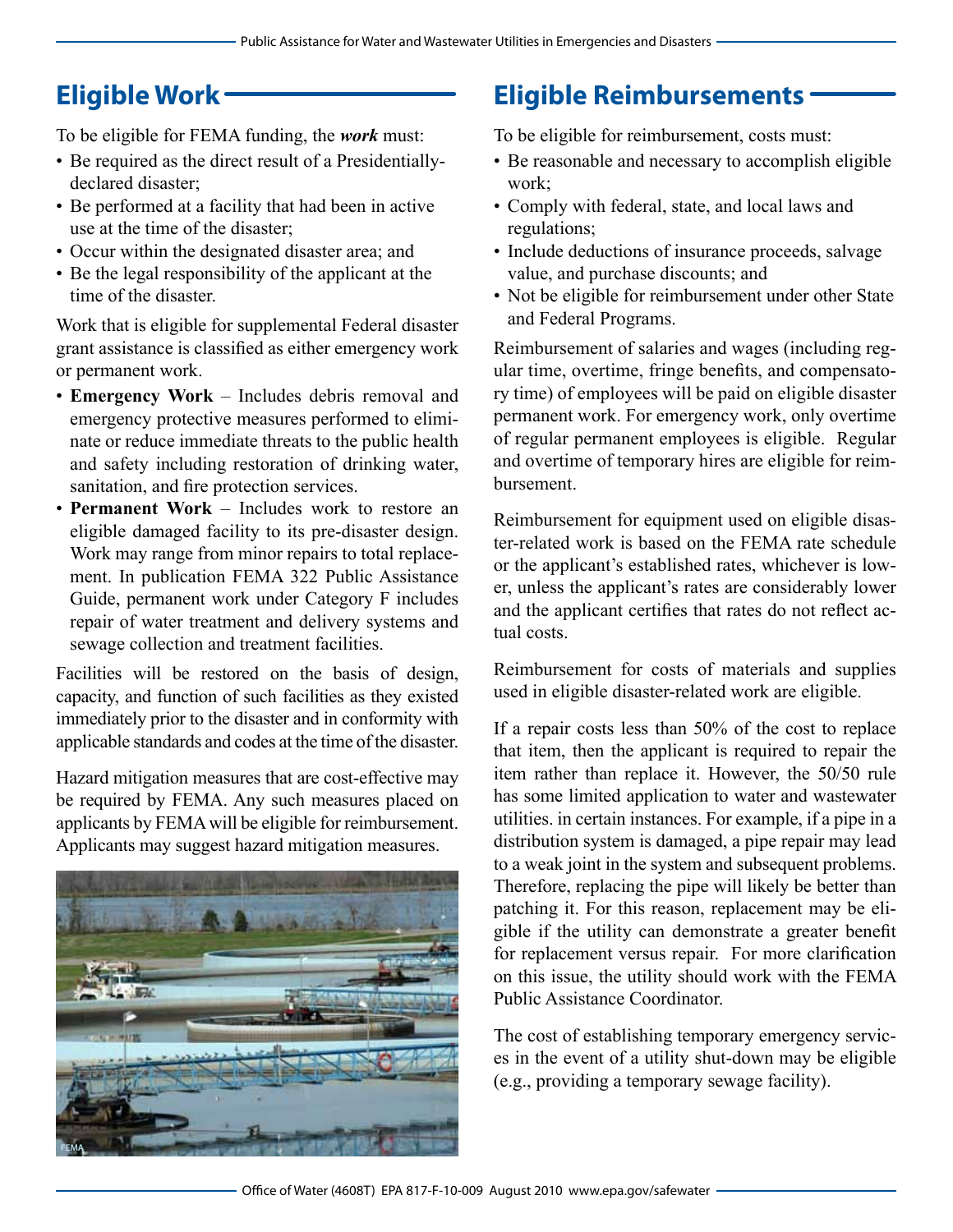## **Applying for Public Assistance Grants**

### **The Public Assistance Process** *Utilities can apply for funds through the Public Assistance Grant process*

**Disaster Event**

**PDA**

**Kick-off Meeting**

¶≻

**Governor's Request**

**The Public Assistance Grant Process**

**Submission of Request**

- **PDA.** A Preliminary Damage Assessment (PDA) is conducted by State and Federal teams immediately after a disaster to determine whether State and local resources are overwhelmed and supplemental Federal assistance is required. For the PDA, utilities should be prepared to answer questions about the status and damage to the water and wastewater systems.
- **• Governor's Request.** If Federal assistance is required, the State's Governor will issue a request for Federal assistance.
- **Declaration.** Based on the Governor's request, a Presidential declaration may then be made, with FEMA designating the areas eligible for assistance.
- **• Applicant Briefing.** After the Declaration, applicants (utilities) should attend a State-sponsored Applicants' Briefing to receive information about available funding and eligibility requirements.
- **• Submit Request.** Applicants should complete and submit to the State a Request for Public Assistance Request form. Applicants may submit the Request forms at the Applicants' Briefing, or submit them to the State within 30 days following the designation of the area in which the damage is located. Upon receipt of the Request form from the State, FEMA will assign a Public Assistance Coordinator (PAC) to work with each applicant throughout the disaster recovery period.
- **• Kickoff Meeting.** The PAC will meet with each applicant to provide technical assistance and discuss eligibility requirements and project formulation.
- **• Project Formulation.** The PAC will then help the applicant to formulate the project, which involves documenting the eligible facility, eligible work, and eligible costs. Applicants must supply FEMA with the documentation necessary to approve the scope



projects. Applicants should document all damages and costs with pictures, written descriptions and financial records.

**Declaration**

**Applicants' Briefing**

- **• Project Review.** FEMA will review the project to confirm that expenses are eligible, that worksheets are complete and accurate, and that the project complies with all applicable Federal and State regulations and policy.
- **• Approval, Funding, Grantee, and Subgrantee.** Upon approval, FEMA and the State share responsibility for making Public Assistance Grant funds available to the applicant. The Grantee is the State and the Subgrantee is the applicant (utility).